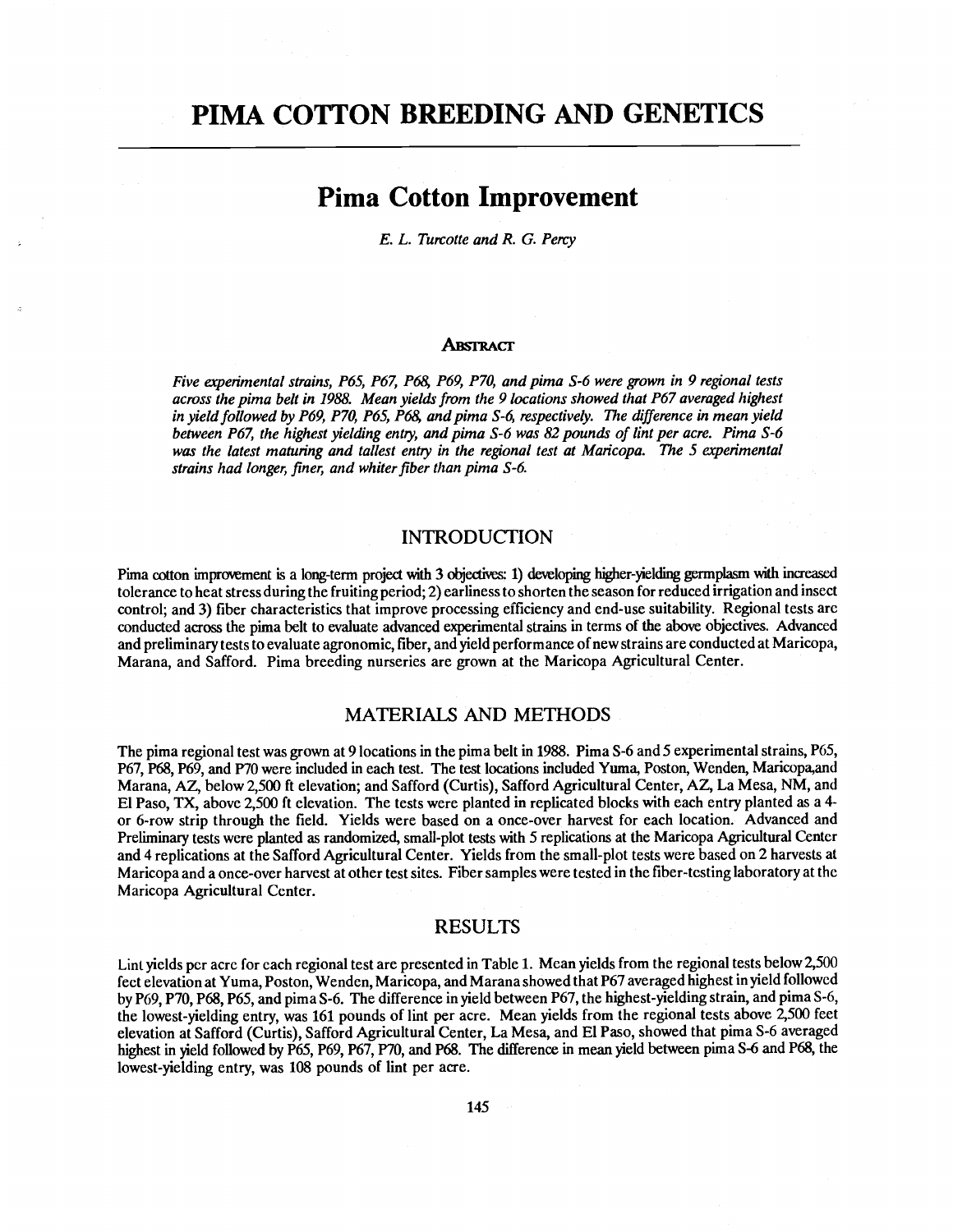Mean yields combining all 9 regional test locations showed that P67 averaged highest in yield, followed by P69, P70, P65, P68, and pima S-6, respectively. The difference in mean yield between P67 and pima S-6 was 82 pounds of lint per acre. Yields from the regional tests reflect the 1988 production season, which had a period of cold and wet weather during planting, very hot night temperatures in Arizona in July, and hot, wet weather in Arizona in October. The 1988 weather conditions resulted in lower average yields per acre across the pima belt when compared with pima yields in recent years.

Sequential harvests of the regional test at Maricopa showed that P65, P67, and P69 were the earliest-maturing strains. P68 and P70 also were earlier than pima S-6.

Plant heights for the 5 strains and pima S-6 in each regional test except Yuma are given in Table 2. Plant heights varied from location to location. Mean plant heights combining locations showed that the 5'P" designated strains averaged 4- to 6-inches shorter in height than pima S-6.

Mean boll and fiber properties from the strains grown at 9 regional test locations are given in Table 3. Compared with pima S-6, the 5 "P" designated strains had similar boll properties, whiter fiber, and longer and finer fiber. P68 and P70 had slightly weaker fiber than pima S-6.

Advanced strains were grown at Maricopa, Marana, and Safford in 1988. The tests included 18 advanced strains, P65, P67, P68, P69, P70, and pima S-6. Two Preliminary strains tests were grown at Maricopa and Safford in 1988. Each Preliminary test included 18 strains, P65, P67, P68, P69, P70, and pima S -6. Several advanced and preliminary strains exceeded pima S -6 in yield potential and ginning and fiber properties. Those strains will be evaluated further in 1989 tests.

The pima breeding nursery at Maricopa contained strains in several stages of development from early generations onward. Fifteen crosses were made in 1988 to generate additional variability for desired traits in pima cotton.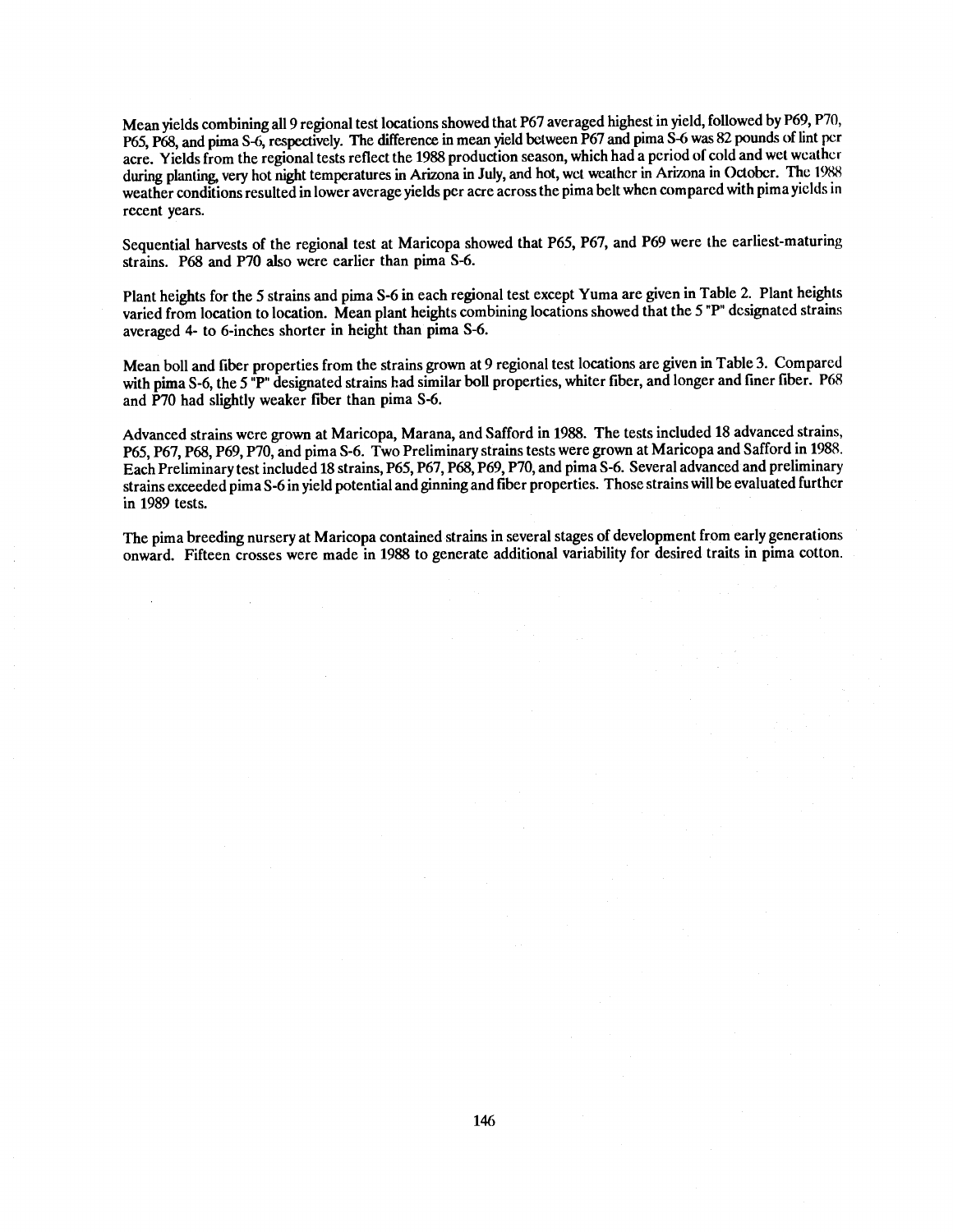|            | Yuma<br>Pounds          |                | Poston<br>Pounds                                              |                 | Wenden<br>Pounds  |                  | Maricopa<br>Pounds |                         |
|------------|-------------------------|----------------|---------------------------------------------------------------|-----------------|-------------------|------------------|--------------------|-------------------------|
|            |                         |                |                                                               |                 |                   |                  |                    |                         |
|            | $\frac{1\text{int}}{A}$ | Rank           | lint/A                                                        | Rank            | 1int/A            | Rank             | 1int/A             | Rank                    |
| Pima S-6   | $858 c*$                | 6              | 943 с                                                         | $6\phantom{.}6$ | 1109a             | $\boldsymbol{2}$ | 969 d              | 6                       |
| P65        | 1084 b                  | 5              | 1106 b                                                        | 4               | 1114a             | $\mathbf 1$      | 1012 cd            | 5                       |
| P67        | 1250a                   | $\overline{c}$ | 1220a                                                         | $\mathbf 1$     | 1039 ab           | 5                | 1075 ab            | $\boldsymbol{2}$        |
| P68        | 1108 b                  | 3              | 1107 b                                                        | 3               | 1073a             | 4                | 1088a              | $\mathbf{1}$            |
| P69        | 1268a                   | $\mathbf{1}$   | 1099 b                                                        | 5               | 976 b             | 6                | $1059$ a-c         | 3                       |
| P70        | 1103 <sub>b</sub>       | 4              | 1129 ab                                                       | $\overline{2}$  | 1091a             | 3                | 1028 bc            | 4                       |
| C.V.       | 3.3%                    |                | 4.7%                                                          |                 | 3.6%              |                  | 2.98               |                         |
|            |                         |                | Mean below                                                    |                 | Safford           |                  | Safford            |                         |
|            | Marana                  |                | 2,500'                                                        |                 | (Curtis)          |                  | Station            |                         |
|            | Pounds                  |                | Pounds                                                        |                 | Pounds            |                  | Pounds             |                         |
|            | 1int/A                  | Rank           | 1int/A                                                        | Rank            | lint/A Rank       |                  | 1int/A             | Rank                    |
| Pima $S-6$ | $600 \text{ c}$         | 6              | 896                                                           | 6               | 1094 b            | 3                | 1234 cd            | 5                       |
| P65        | 618 c                   | 5              | 987                                                           | 5               | 1068 <sub>b</sub> | 5                | 1412ab             | $\boldsymbol{2}$        |
| P67        | 702 b                   | 3              | 1057                                                          | 1               | 1125 ab           | $\overline{2}$   | 1447a              | $\mathbf 1$             |
| P68        | 699 b                   | $\overline{4}$ | 1015                                                          | 4               | 1063 <sub>b</sub> | 6                | 1191 d             | 6                       |
| P69        | 813 a                   | $\mathbf 1$    | 1043                                                          | $\overline{2}$  | 1075 <sub>b</sub> | 4                | $1330 a-c$         | 3                       |
| P70        | 799 a                   | $\overline{2}$ | 1030                                                          | 3               | 1181 a            | $\mathbf{1}$     | 1298 b-d           | $\overline{4}$          |
| C.V.       | 7.5%                    |                |                                                               |                 | 3.88              |                  | 6.2%               |                         |
|            |                         |                |                                                               |                 | Mean above        |                  | Mean all           |                         |
|            | Le Mesa, NM             |                | El Paso,                                                      | TX              | 2,500'            |                  | <b>locations</b>   |                         |
|            | lint/A                  | Rank           | lint/A                                                        | Rank            | 1int/A            | Rank             | 1int/A             | Rank                    |
| Pima $S-6$ | 797a                    | $\mathbf{1}$   | 961 a                                                         | $\mathbf{1}$    | 1022              | $\mathbf{1}$     | 952                | 6                       |
| P65        | 664 b                   | 3              | 903 ab                                                        | 3               | 1012              | $\mathbf{2}$     | 998                | 4                       |
| P67        | 621 bc                  | 4              | 826 b                                                         | 5               | 1005              | 4                | 1034               | $\mathbf 1$             |
| P68        | 591 bc                  | 5              | 811 b                                                         | 6               | 914               | 6                | 970                | 5                       |
| P69        | 692 b                   | $\overline{2}$ | 948a                                                          | $\overline{2}$  | 1011              | $\mathbf{3}$     | 1029               | $\boldsymbol{2}$        |
| P70        | 533 c                   | 6              | 871 ab                                                        | 4               | 971               | 5                | 1004               | $\overline{\mathbf{3}}$ |
| C.V.       | 8.9%                    |                | 6.7%                                                          |                 |                   |                  |                    |                         |
|            |                         |                | *Yields in a given column followed by the same letter are not |                 |                   |                  |                    |                         |
|            |                         |                | significantly different at the 5% level of probability.       |                 |                   |                  |                    |                         |

Table 1. Lint yields per acre from Pima Regional Tests. 1988.